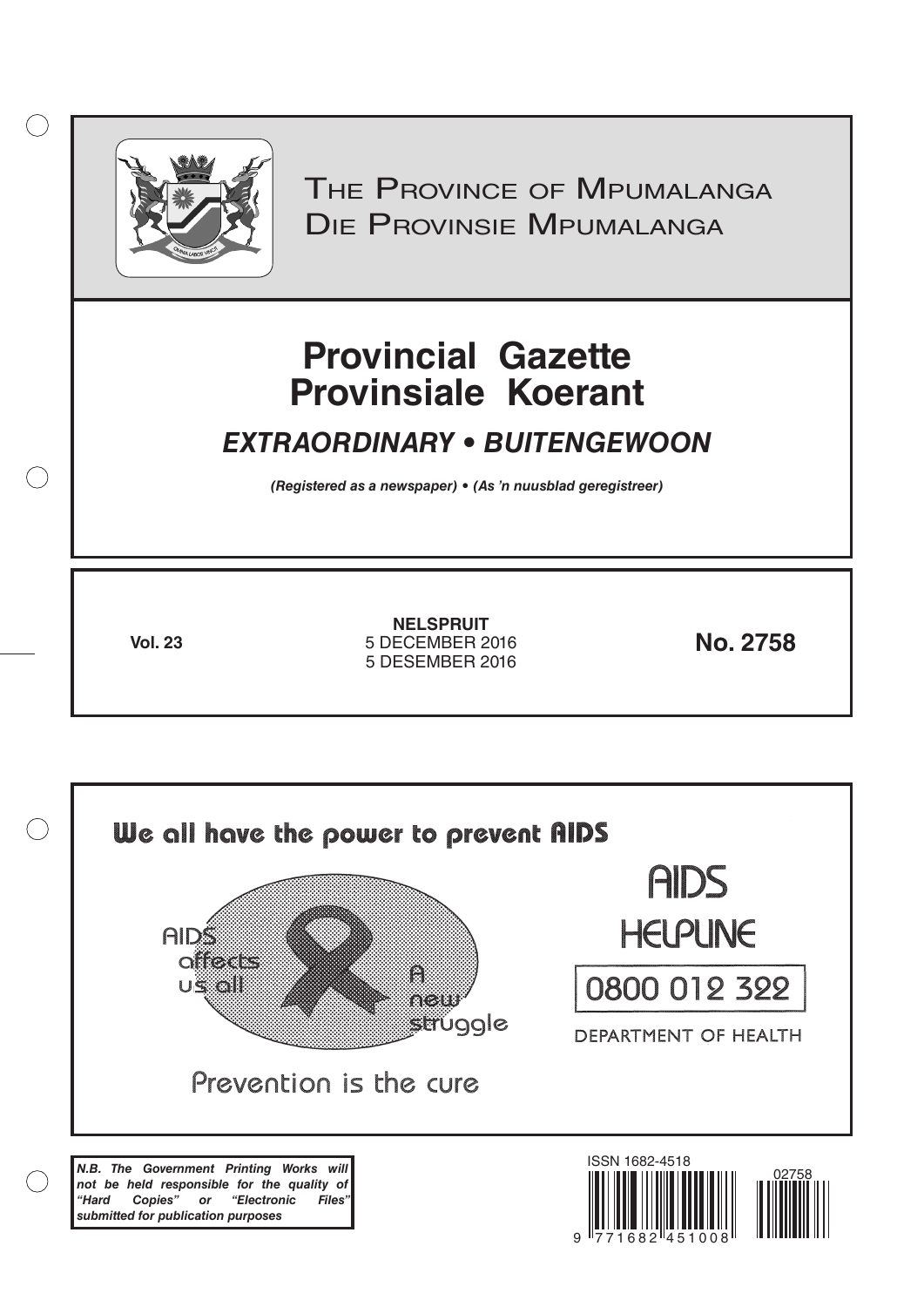This gazette is also available free online at **www.gpwonline.co.za**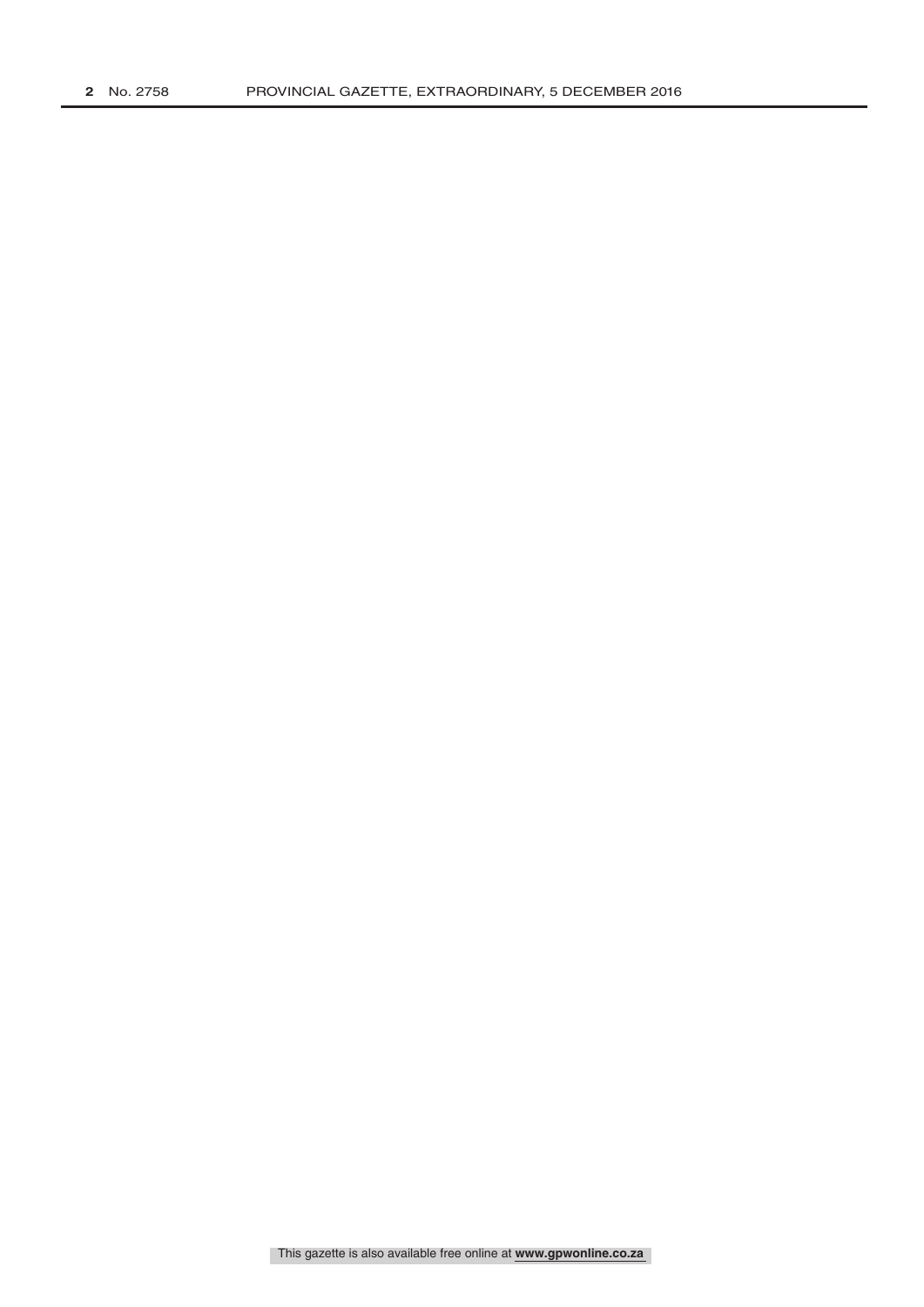## **IMPORTANT NOTICE:**

**The GovernmenT PrinTinG Works Will noT be held resPonsible for any errors ThaT miGhT occur due To The submission of incomPleTe / incorrecT / illeGible coPy.**

**no fuTure queries Will be handled in connecTion WiTh The above.**

#### **CONTENTS**

|     |                                                                                                  | Gazette Page |     |
|-----|--------------------------------------------------------------------------------------------------|--------------|-----|
|     |                                                                                                  | No.          | No. |
|     | LOCAL AUTHORITY NOTICES • PLAASLIKE OWERHEIDS KENNISGEWINGS                                      |              |     |
| 128 | Spatial Land Use Management Act (16/2013): Notice of commencement of the Steve Tshwete Municipal | 2758         |     |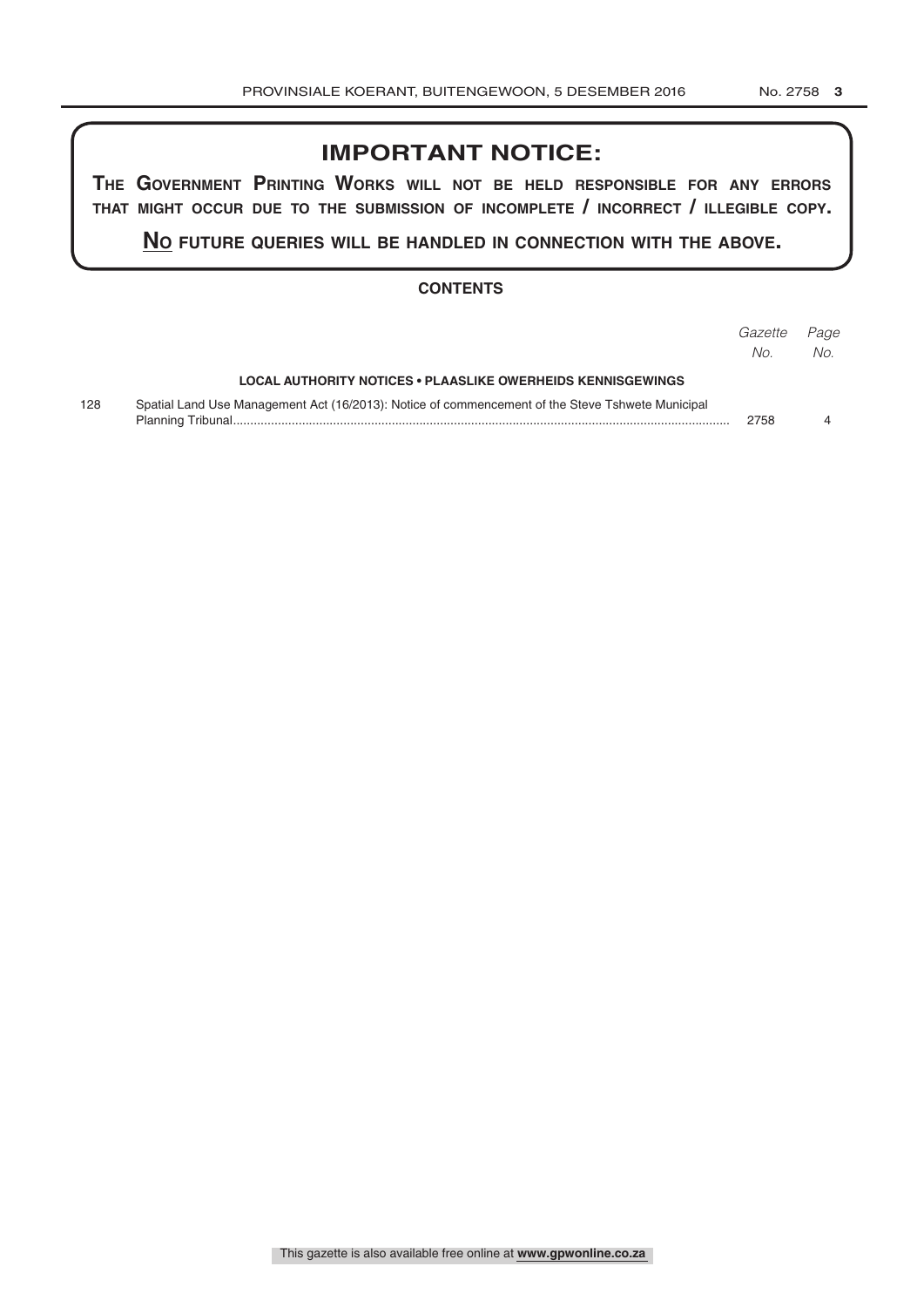## Local Authority Notices • Plaaslike Owerheids Kennisgewings

#### **LOCAL AUTHORITY NOTICE 128 OF 2016**

## **Notice of the commencement of the Steve Tshwete Municipal Planning Tribunal**

Notice is hereby given in terms of Section 37(4) of the Spatial Land Use Management Act, 2013 (Act No. 16 of 2013) that the Steve Tshwete Municipal Planning Tribunal hereby commences its operations.

In terms of Regulation 3(1)(j) the following persons will serve on the Municipal Planning Tribunal for a period of five (5) years from the date of publication of this notice:

### **Deputy Chairperson**:

Phuthi Johannes Mokobane

## **Tribunal Members:**

- 1. Ms Jacob Frederika Van Jaarsveld
- 2. Mr. Avhatendi Bethamia Maiyana
- 3. Mr. Johan Meiring
- 4. Mr. Andries Mduduzi Masilela
- 5. Ms Myranda Sibongile Mtsweni

**SM MNGUNI MUNICIPAL MANAGER STEVE TSHWETE MUNICIPALITY**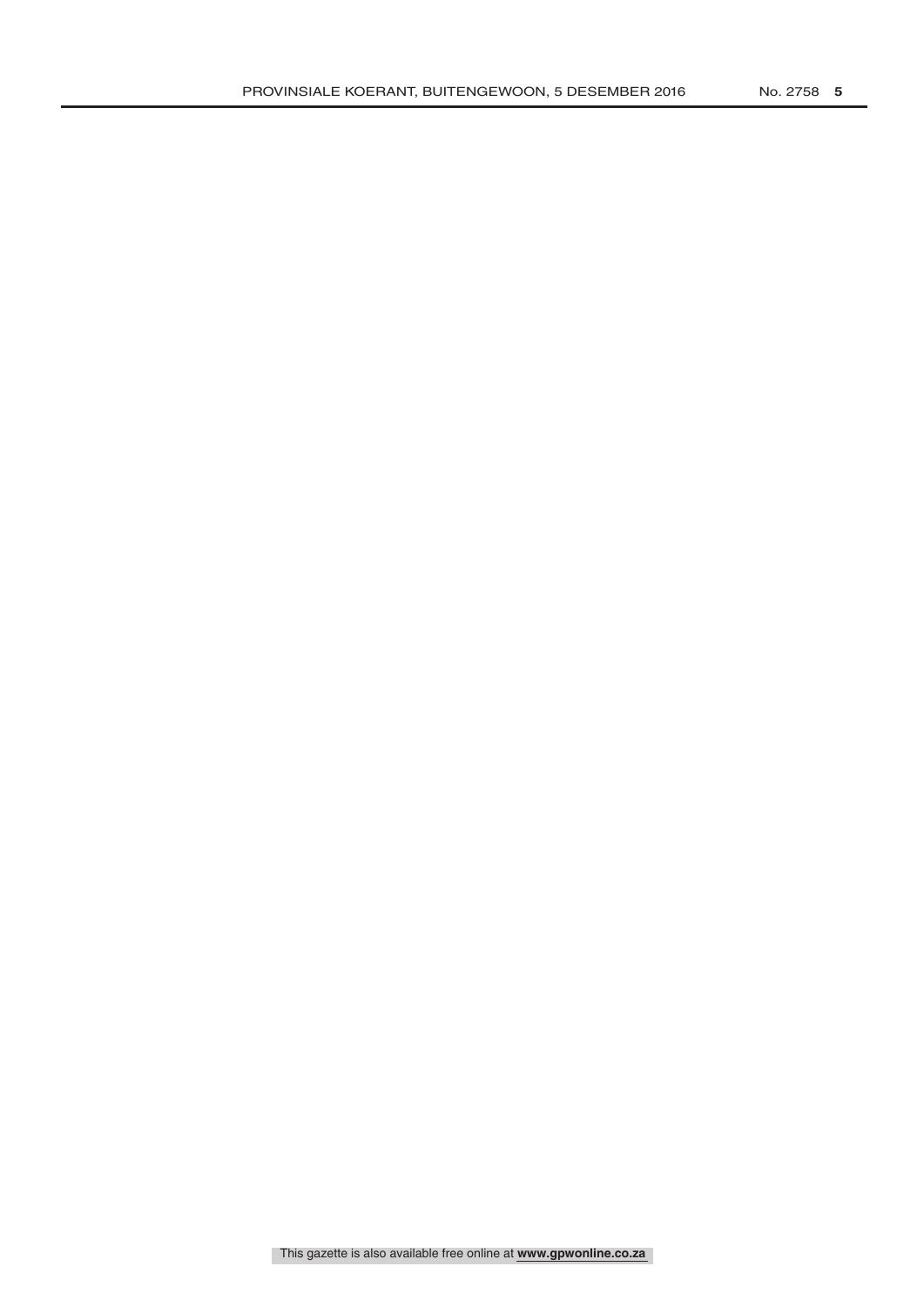This gazette is also available free online at **www.gpwonline.co.za**